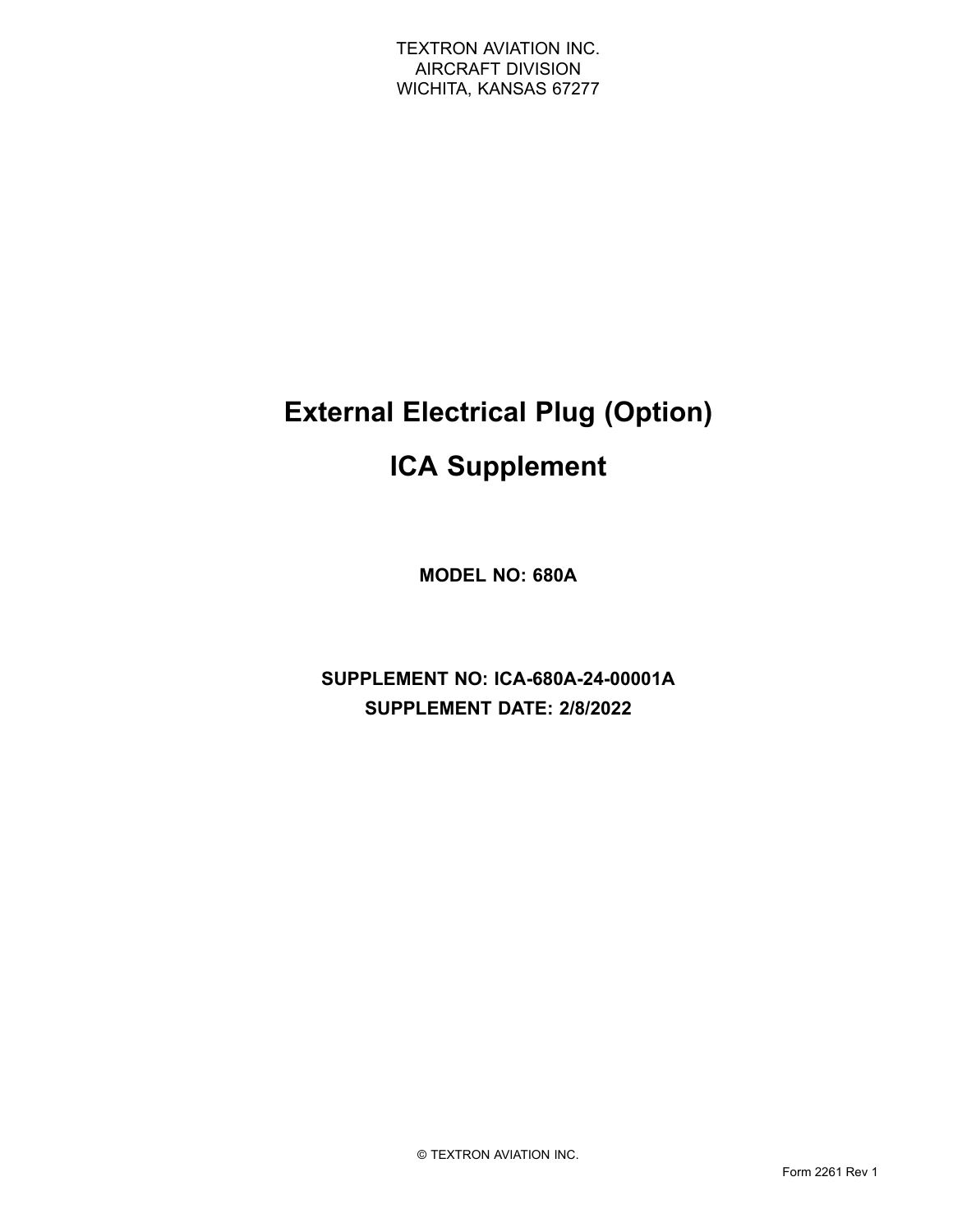### TEXTRON AVIATION INC. AIRCRAFT DIVISION WICHITA, KANSAS 67277

#### **REVISIONS**

| ICA-680A-24-00001                                                                                                                              | Rev: A             | Date: Feb 8/2022 |  |
|------------------------------------------------------------------------------------------------------------------------------------------------|--------------------|------------------|--|
| <b>ICA Summary</b>                                                                                                                             | Page 1             |                  |  |
| <b>Manuals Affected</b>                                                                                                                        | <b>Description</b> | <b>Title</b>     |  |
| Maintenance Manual                                                                                                                             | <b>NOT USED</b>    |                  |  |
| Appendix A: Illustrated Parts<br>Catalog                                                                                                       | <b>NOT USED</b>    |                  |  |
| Appendix B: Wiring Diagram<br>Manual                                                                                                           |                    |                  |  |
| This ICA supplement was incorporated in Revision 6 of the Model 680A Wiring Diagram Manual<br>rendering this ICA Supplement Appendix Obsolete. |                    |                  |  |

| ICA-680A-24-00001                                                | $Rev: -$              | Date: 9/13/2018             |  |
|------------------------------------------------------------------|-----------------------|-----------------------------|--|
| <b>ICA Summary</b>                                               | Pages 1-6             |                             |  |
| <b>Manuals Affected</b>                                          | <b>Description</b>    | <b>Title</b>                |  |
| Maintenance Manual                                               | <b>NOT USED</b>       |                             |  |
| Appendix A: Illustrated Parts<br>Catalog                         | <b>NOT USED</b>       |                             |  |
| Appendix B: Wiring Diagram<br>Manual                             | 24-31-01 Figure<br>02 | Shore Power Port (Optional) |  |
| Adds additional wiring for the External Electrical Plug (Option) |                       |                             |  |

#### **1. ICA Obsolescence**

A. This publication and its contents have been incorporated into the applicable manuals in the revisions noted above. Refer to the most current revision of the manuals listed above for the most up to date Instructions for Continued Airworthiness.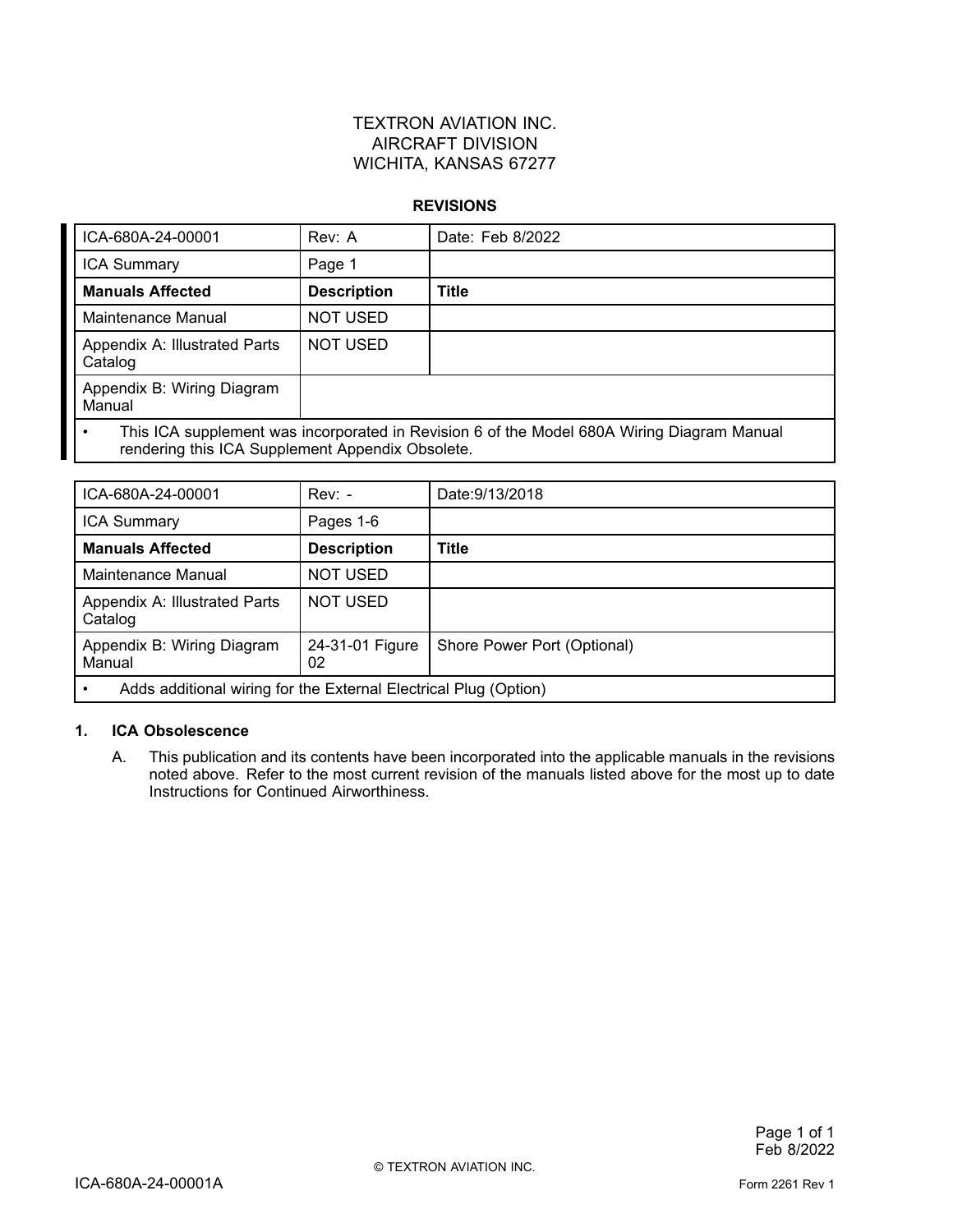TEXTRON AVIATION INC. AIRCRAFT DIVISION WICHITA, KANSAS 67277

## **SUPPLEMENT NO: ICA-680A-24-00001A APPENDIX A: ILLUSTRATED PARTS CATALOG**

# **NOT APPLICABLE**